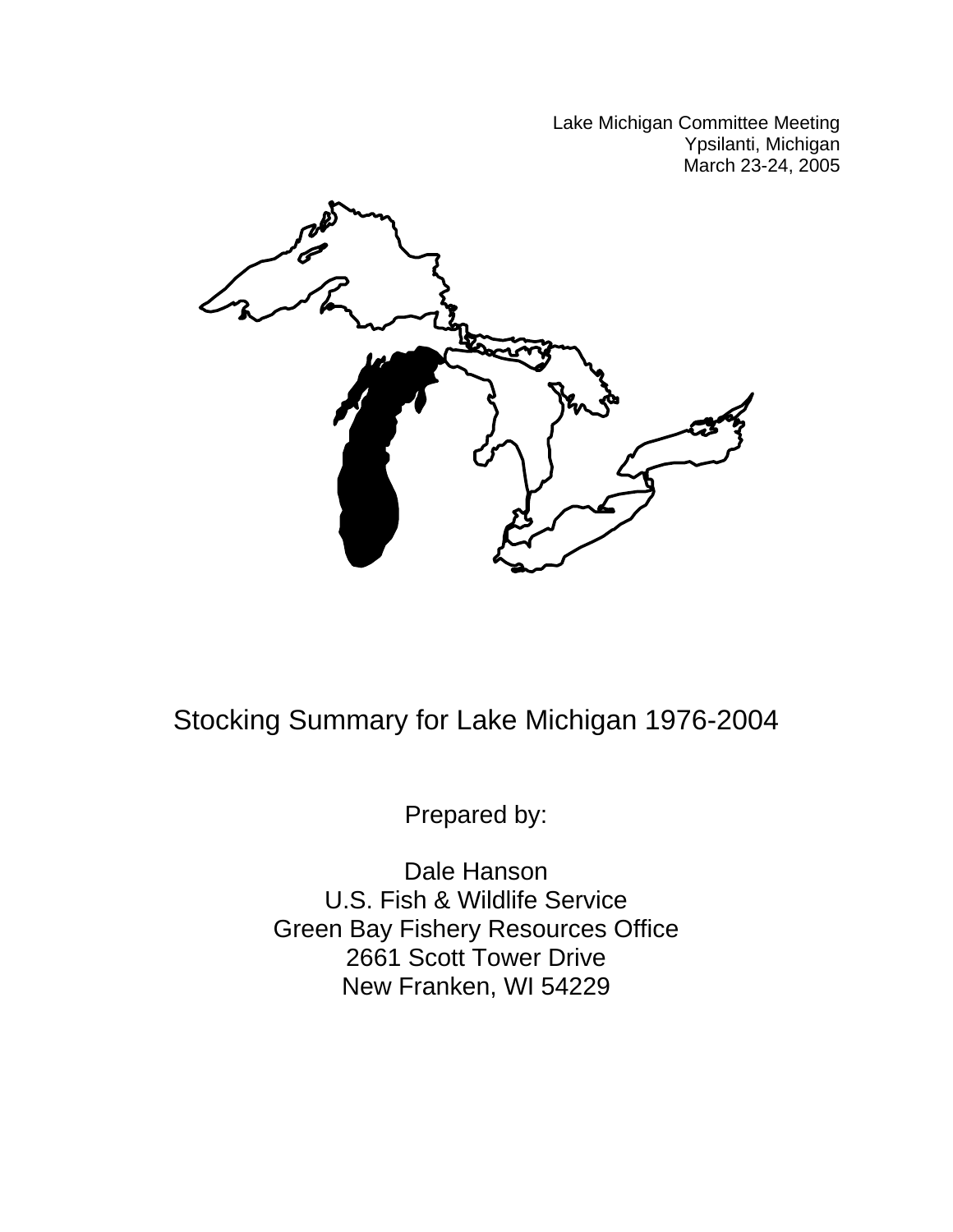This document summarizes all Lake Michigan stocking events that have been reported in the Great Lakes Fish Stocking Database<sup>1</sup> between the years of 1976 and 2004. Trout and salmon stocking is presented in both lake-wide (Table 1) and by jurisdictional formats (Tables  $2 - 5$ ). US Fish and Wildlife Service 2004 lake trout stocking is reported by rehabilitation zone and stocking site (Table 6). A list of finclipped and otherwise marked fish that were stocked in 2004 are shown in Table 7 by species, strain, and stocking site. Stocking of non-salmonid fishes in Lake Michigan is presented in Table 8. For comparative purposes the numbers of fingerlings, yearlings, and in rare cases adults are combined and fry stockings are footnoted at the bottom of each table. The numbers within these tables were not adjusted to account for differential survival between fingerling, yearling, and adult stockings. To accurately examine trends in adult trout and salmon abundance in Lake Michigan, detailed information on hatchery programs, genetic strains, size at stocking, and stocking practices would have to be considered. Stocking information was provided by the Department of Natural Resources of Illinois, Indiana, Michigan and Wisconsin, the Chippewa-Ottawa Resource Authority and from Federal Fish Hatcheries.

Lakewide Trends: Total stocking of salmonids in Lake Michigan was below 12 million fish in 2004 and at its lowest level since 1977.

Chinook Salmon: Chinook salmon stocking was similar to recent years with 4.3 million fish stocked in 2004. Annual stocking has ranged from 2.8 million fish in 1977 to 6.4 million in 1995.

Coho Salmon: Less than 1.7 million coho salmon were stocked in 2004, 1.5 million fewer compared to 2003. This reduction in coho stocking is driven by a 68% decline in coho stocking within Michigan waters compared to 2003.

Rainbow Trout/Steelhead: Nearly 1.6 million rainbow trout were stocked in 2004 representing a 21% decline from 2003 stocking levels.

Brown Trout: Brown trout stocking levels remain stable; in 2004 1.6 million brown trout were stocked.

Brook Trout: Brook trout stocking levels continue to decline in Lake Michigan. A total of 1,000 brook trout were stocked in 2004 compared to the long term average of over 200,000.

Splake: In 2004, splake stocking remained stable at 122,000 fish stocked.

Lake Trout: The number of lake trout stocked in 2004 declined slightly from last year to 2.3 million and is similar to numbers stocked over the past 10 years.

Marked Fish: Over 3.5 million trout and salmon (excluding lake trout) and close to 1 million nonsalmonids were stocked with designated fin clips or other marks in 2004 (Table 7). Details on the studies or evaluations that include the fish marked are available from the state or tribal agency that stocked the fish.

Nonsalmonid stockings: Lake sturgeon, muskellunge, and walleye were stocked in Lake Michigan during 2004 (Table 8).

Footnote: <sup>1</sup>Currently, stocking data for Lake Michigan is available through 2002 from the Great Lakes Fish Stocking Database. It is anticipated that all of the data available in this report, current through 2004, will be appended to the Great Lakes Fish Stocking Database by summer, 2005.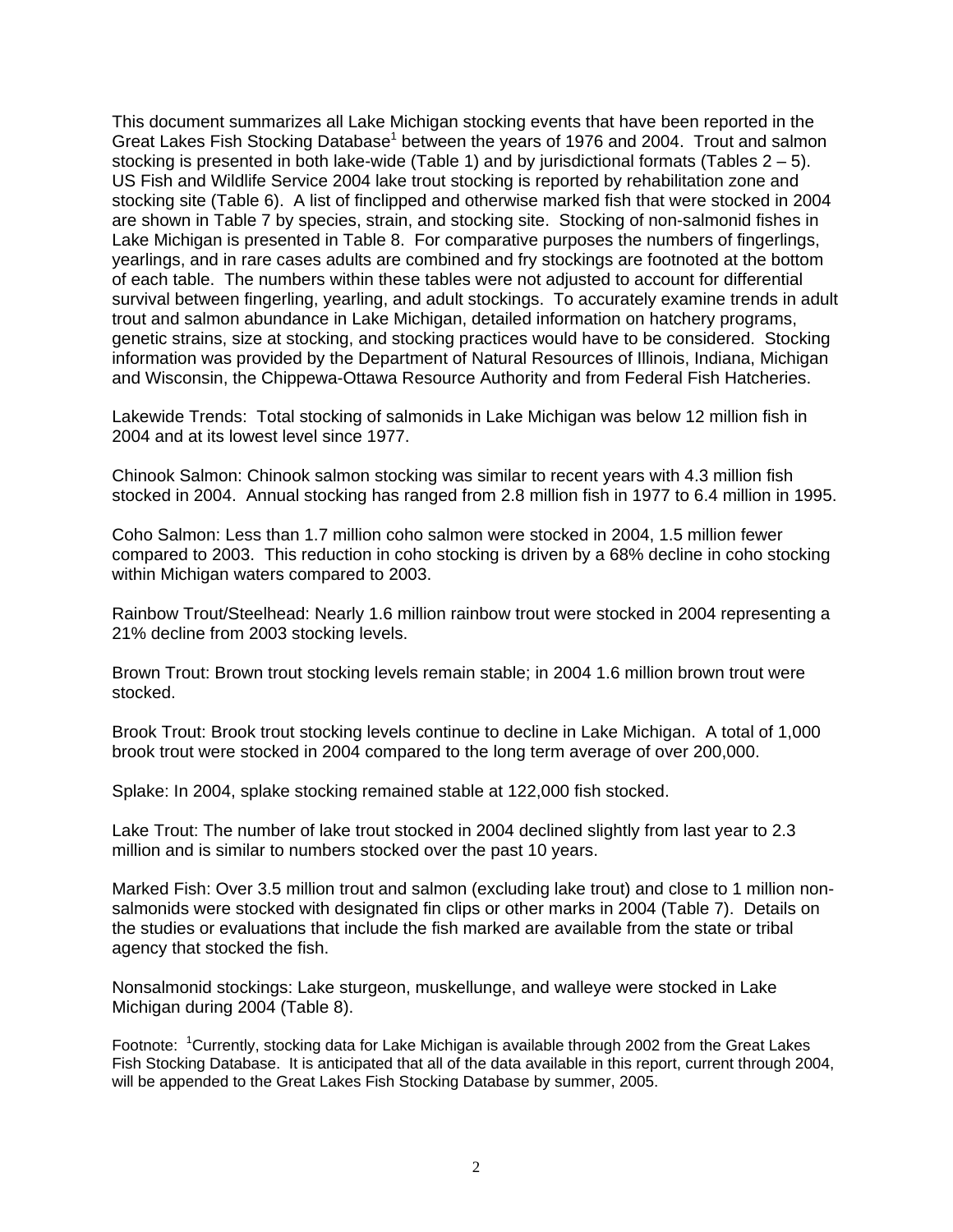Table 1. Salmonid fingerlings and yearlings stocked in Lake Michigan, in millions, from all jurisdictions between 1976 and 2004. All values are rounded to the nearest thousand and additional fry stockings are footnoted at the bottom.

|      | Atlantic | <b>Brook</b>  | <b>Brown</b>  | Chinook | Coho   | Lake          | Rainbow       |        |        |
|------|----------|---------------|---------------|---------|--------|---------------|---------------|--------|--------|
|      | Salmon   | Trout         | Trout         | Salmon  | Salmon | Trout         | Trout         | Splake | Total  |
| 1976 | 0.021    | 0.075         | $1.130^{(1)}$ | 3.317   | 3.196  | 2.548         | 1.863         | 0.000  | 12.150 |
| 1977 | 0.019    | 0.643         | 1.160         | 2.977   | 3.087  | 2.418         | 1.312         | 0.000  | 11.616 |
| 1978 | 0.046    | 0.248         | 1.503         | 5.365   | 2.685  | 2.539         | 1.933         | 0.000  | 14.319 |
| 1979 | 0.000    | 0.196         | 1.228         | 4.984   | 4.044  | 2.497         | 2.589         | 0.000  | 15.538 |
| 1980 | 0.000    | 0.204         | 1.292         | 6.106   | 2.943  | 2.791         | 2.630         | 0.000  | 15.966 |
| 1981 | 0.020    | 0.208         | 1.169         | 4.747   | 2.451  | $2.643^{(2)}$ | 1.981         | 0.000  | 13.219 |
| 1982 | 0.045    | 0.283         | 2.139         | 6.312   | 2.181  | $2.746^{(2)}$ | 2.525         | 0.000  | 16.231 |
| 1983 | 0.000    | 0.300         | 2.180         | 6.539   | 2.364  | $2.241^{(2)}$ | 2.595         | 0.000  | 16.219 |
| 1984 | 0.000    | 0.233         | 1.803         | 7.710   | 2.954  | $1.565^{(2)}$ | 3.111         | 0.034  | 17.410 |
| 1985 | 0.000    | 0.307         | 1.798         | 5.956   | 3.181  | $3.782^{(2)}$ | 1.825         | 0.054  | 16.903 |
| 1986 | 0.000    | 0.197         | 1.434         | 5.693   | 2.291  | $3.297^{(2)}$ | 2.222         | 0.115  | 15.249 |
| 1987 | 0.000    | 0.117         | 1.342         | 5.801   | 2.305  | $1.998^{(2)}$ | 1.833         | 0.018  | 13.414 |
| 1988 | 0.017    | 0.466         | 1.516         | 5.417   | 3.210  | 2.546         | $1.430^{(3)}$ | 0.104  | 14.706 |
| 1989 | 0.060    | 0.150         | 1.504         | 7.859   | 2.334  | 5.377         | $1.846^{(3)}$ | 0.088  | 19.218 |
| 1990 | 0.000    | 0.400         | 1.772         | 7.129   | 2.380  | 1.317         | 1.600         | 0.050  | 14.648 |
| 1991 | 0.000    | 0.326         | 1.383         | 6.238   | 2.471  | 2.779         | 1.975         | 0.396  | 15.568 |
| 1992 | 0.000    | 0.272         | 1.615         | 5.795   | 2.742  | 3.435         | 1.689         | 0.099  | 15.647 |
| 1993 | 0.000    | 0.294         | 1.759         | 5.530   | 1.709  | 2.697         | 1.680         | 0.141  | 13.810 |
| 1994 | 0.000    | 0.269         | 2.172         | 5.837   | 1.497  | 3.854         | 2.221         | 0.166  | 16.016 |
| 1995 | 0.000    | 0.328         | 1.876         | 6.549   | 2.401  | 2.265         | 1.878         | 0.151  | 15.448 |
| 1996 | 0.000    | 0.180         | 1.787         | 6.193   | 3.112  | 2.115         | 1.849         | 0.201  | 15.437 |
| 1997 | 0.000    | 0.115         | 1.804         | 5.745   | 2.620  | 2.235         | 1.864         | 0.155  | 14.538 |
| 1998 | 0.000    | 0.408         | 1.742         | 5.721   | 2.059  | 2.302         | 1.618         | 0.097  | 13.947 |
| 1999 | 0.000    | 0.191         | 1.649         | 4.324   | 2.765  | 2.348         | 1.680         | 0.077  | 13.034 |
| 2000 | 0.000    | 0.045         | 1.666         | 4.049   | 2.499  | 2.260         | 1.244         | 0.079  | 11.842 |
| 2001 | 0.000    | 0.102         | 1.749         | 4.518   | 2.765  | 2.382         | 1.849         | 0.131  | 13.496 |
| 2002 | 0.000    | $0.050^{(4)}$ | 1.754         | 4.015   | 2.690  | 2.312         | 1.861         | 0.126  | 12.808 |
| 2003 | 0.000    | 0.024         | 1.649         | 4.678   | 3.177  | $2.609^{(5)}$ | 2.014         | 0.104  | 14.255 |
| 2004 | 0.000    | 0.001         | 1.601         | 4.303   | 1.687  | 2.354         | 1.583         | 0.122  | 11.651 |
| Mean | 0.008    | 0.229         | 1.627         | 5.497   | 2.614  | 2.629         | 1.941         | 0.086  | 14.631 |

Footnotes: Additional fry stockings include  $^{(1)}$ 128,000 brown trout in 1976,  $^{(2)}$ 5,360,000 lake trout between 1981 and 1987,  $^{(3)}$ 1,224,000 rainbow trout between 1988 and 1989,  $^{(4)}$ 25,000 brook trout in 2002, and  $^{(5)}$ 228,000 lake trout in 2003.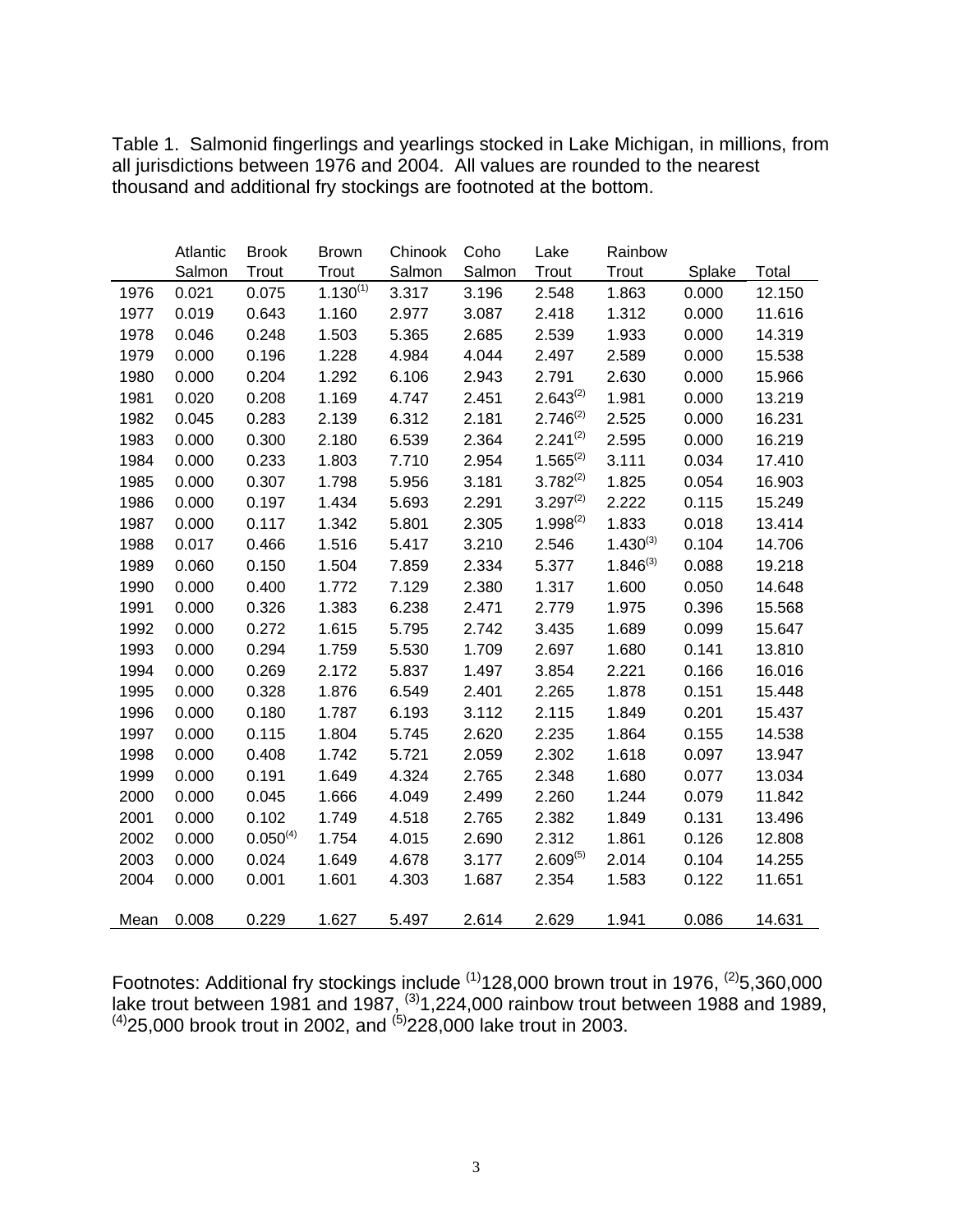Table 2. Number of salmonids, excluding lake trout, stocked in Wisconsin waters of Lake Michigan, 1976 – 2004. All numbers are rounded to the nearest thousand.

|      | <b>Brook</b> | <b>Brown</b> | Chinook   | Coho        | Rainbow   |             |
|------|--------------|--------------|-----------|-------------|-----------|-------------|
| Year | trout        | trout        | salmon    | salmon      | trout     | Splake      |
|      |              |              |           |             |           |             |
| 1976 | 7,000        | 298,000      | 1,292,000 | 717,000     | 1,000,000 | 0           |
| 1977 | 643,000      | 802,000      | 913,000   | 491,000     | 712,000   | 0           |
| 1978 | 243,000      | 1,233,000    | 2,017,000 | 499,000     | 623,000   | 0           |
| 1979 | 187,000      | 960,000      | 1,964,000 | 320,000     | 1,211,000 | 0           |
| 1980 | 185,000      | 1,046,000    | 2,430,000 | 492,000     | 1,147,000 | 0           |
| 1981 | 200,000      | 1,014,000    | 1,848,000 | 319,000     | 1,007,000 | $\mathbf 0$ |
| 1982 | 283,000      | 1,821,000    | 2,521,000 | 216,000     | 1,042,000 | $\mathbf 0$ |
| 1983 | 300,000      | 1,555,000    | 2,792,000 | 357,000     | 1,493,000 | $\mathbf 0$ |
| 1984 | 225,000      | 1,185,000    | 2,892,000 | 551,000     | 1,381,000 | 34,000      |
| 1985 | 307,000      | 1,170,000    | 2,741,000 | 1,044,000   | 432,000   | 54,000      |
| 1986 | 188,000      | 883,000      | 2,378,000 | 267,000     | 801,000   | 115,000     |
| 1987 | 95,000       | 838,000      | 2,263,000 | 624,000     | 562,000   | 0           |
| 1988 | 466,000      | 1,021,000    | 1,409,000 | 1,020,000   | 308,000   | 29,000      |
| 1989 | 150,000      | 973,000      | 2,714,000 | 511,000     | 495,000   | 0           |
| 1990 | 315,000      | 1,229,000    | 2,379,000 | 498,000     | 461,000   | $\mathbf 0$ |
| 1991 | 326,000      | 982,000      | 1,735,000 | 403,000     | 587,000   | 147,000     |
| 1992 | 272,000      | 1,229,000    | 1,523,000 | 569,000     | 569,000   | 44,000      |
| 1993 | 294,000      | 1,333,000    | 1,600,000 | $\mathbf 0$ | 679,000   | 40,000      |
| 1994 | 269,000      | 1,261,000    | 1,549,000 | 457,000     | 798,000   | 72,000      |
| 1995 | 328,000      | 1,325,000    | 1,901,000 | 722,000     | 553,000   | 0           |
| 1996 | 180,000      | 1,301,000    | 1,727,000 | 564,000     | 566,000   | 70,000      |
| 1997 | 115,000      | 1,280,000    | 1,917,000 | 515,000     | 570,000   | 40,000      |
| 1998 | 408,000      | 1,243,000    | 1,592,000 | 505,000     | 533,000   | 22,000      |
| 1999 | 191,000      | 1,181,000    | 1,309,000 | 520,000     | 521,000   | 27,000      |
| 2000 | 45,000       | 1,056,000    | 1,011,000 | 254,000     | 198,000   | 0           |
| 2001 | 102,000      | 1,258,000    | 1,503,000 | 513,000     | 642,000   | 55,000      |
| 2002 | 50,000       | 1,212,000    | 1,419,000 | 595,000     | 546,000   | 29,000      |
| 2003 | 24,000       | 1,081,000    | 1,615,000 | 540,000     | 758,000   | 22,000      |
| 2004 | 0            | 1,021,711    | 1,502,885 | 484,840     | 430,601   | 43,859      |
|      |              |              |           |             |           |             |
| Mean | 222,000      | 1,131,000    | 1,878,000 | 502,000     | 711,000   | 29,000      |

Footnotes: <sup>1</sup>An additional 25,200 brook trout were stocked as fry in 2002.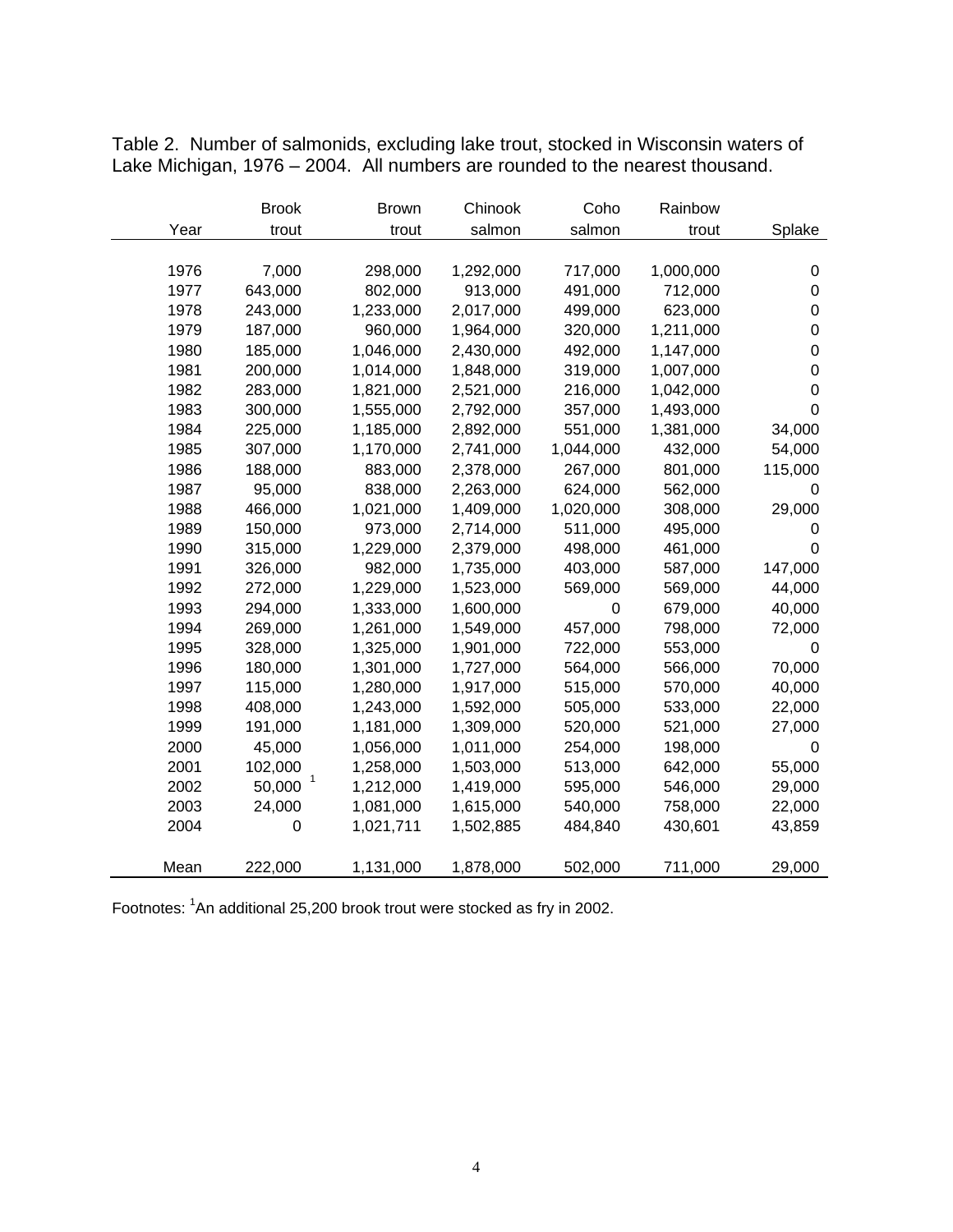|      | <b>Brook</b>     | <b>Brown</b> | Chinook | Coho    | Rainbow |                |
|------|------------------|--------------|---------|---------|---------|----------------|
| Year | trout            | trout        | salmon  | salmon  | trout   | Splake         |
|      |                  |              |         |         |         |                |
| 1976 | 6,000            | 94,000       | 142,000 | 80,000  | 45,000  | 0              |
| 1977 | 0                | 42,000       | 347,000 | 103,000 | 276,000 | 0              |
| 1978 | 5,000            | 13,000       | 611,000 | 279,000 | 40,000  | 0              |
| 1979 | 8,000            | 1,000        | 183,000 | 289,000 | 215,000 | 0              |
| 1980 | 20,000           | 24,000       | 152,000 | 39,000  | 113,000 | 0              |
| 1981 | 0                | 65,000       | 431,000 | 324,000 | 186,000 | 0              |
| 1982 | $\boldsymbol{0}$ | 18,000       | 793,000 | 159,000 | 170,000 | 0              |
| 1983 | $\mathbf 0$      | 51,000       | 534,000 | 0       | 0       | 0              |
| 1984 | 0                | 88,000       | 538,000 | 277,000 | 165,000 | 0              |
| 1985 | $\mathbf 0$      | 115,000      | 195,000 | 305,000 | 146,000 | 0              |
| 1986 | 0                | 59,000       | 215,000 | 312,000 | 152,000 | 0              |
| 1987 | 0                | 88,000       | 539,000 | 187,000 | 91,000  | 0              |
| 1988 | 0                | 95,000       | 457,000 | 297,000 | 117,000 | 0              |
| 1989 | 0                | 105,000      | 650,000 | 100,000 | 110,000 | 0              |
| 1990 | $\boldsymbol{0}$ | 0            | 479,000 | 303,000 | 0       | 0              |
| 1991 | 0                | 114,000      | 496,000 | 313,000 | 134,000 | 0              |
| 1992 | $\mathbf 0$      | 100,000      | 353,000 | 309,000 | 105,000 | 0              |
| 1993 | $\mathbf 0$      | 105,000      | 364,000 | 118,000 | 182,000 | 0              |
| 1994 | 0                | 101,000      | 286,000 | 328,000 | 75,000  | 0              |
| 1995 | 0                | 98,000       | 363,000 | 308,000 | 99,000  | 0              |
| 1996 | $\boldsymbol{0}$ | 85,000       | 365,000 | 306,000 | 102,000 | 0              |
| 1997 | 0                | 90,000       | 360,000 | 302,000 | 92,000  | 0              |
| 1998 | 0                | 100,000      | 366,000 | 306,000 | 103,000 | 0              |
| 1999 | $\mathbf 0$      | 103,000      | 305,000 | 302,000 | 85,000  | 0              |
| 2000 | 0                | 100,000      | 306,000 | 302,000 | 100,000 | 0              |
| 2001 | 0                | 72,000       | 304,000 | 301,000 | 88,000  | 0              |
| 2002 | $\boldsymbol{0}$ | 100,000      | 305,000 | 301,000 | 106,000 | 0              |
| 2003 | $\boldsymbol{0}$ | 100,000      | 299,000 | 244,000 | 127,000 | 0              |
| 2004 | 0                | 70,000       | 303,000 | 300,000 | 113,000 | $\overline{0}$ |
|      |                  |              |         |         |         |                |
| Mean | 1,000            | 76,000       | 381,000 | 245,000 | 115,000 | 0              |

Table 3. Number of salmonids, excluding lake trout, stocked in Illinois waters of Lake Michigan, 1976 – 2004. All numbers are rounded to the nearest thousand.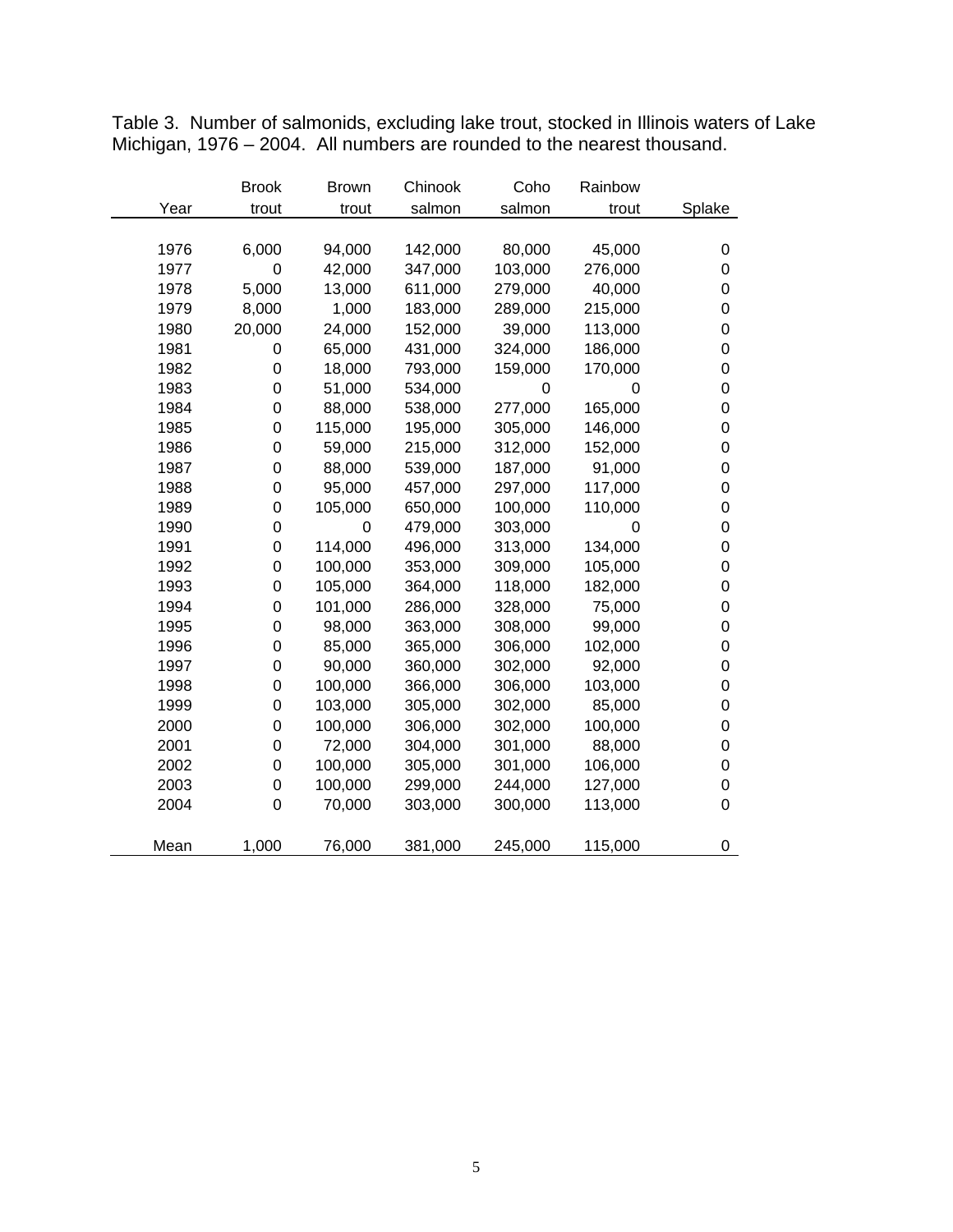|      | <b>Brook</b>     | <b>Brown</b> | Chinook | Coho    | Rainbow |                  |
|------|------------------|--------------|---------|---------|---------|------------------|
| Year | trout            | trout        | salmon  | salmon  | trout   | Splake           |
|      |                  |              |         |         |         |                  |
| 1976 | 0                | 199,000      | 38,000  | 179,000 | 217,000 | $\boldsymbol{0}$ |
| 1977 | $\mathbf 0$      | 109,000      | 141,000 | 179,000 | 48,000  | $\boldsymbol{0}$ |
| 1978 | 0                | 131,000      | 213,000 | 105,000 | 130,000 | $\mathbf 0$      |
| 1979 | $\mathbf 0$      | 69,000       | 531,000 | 118,000 | 182,000 | $\mathbf 0$      |
| 1980 | $\mathbf 0$      | 116,000      | 621,000 | 169,000 | 70,000  | $\mathbf 0$      |
| 1981 | $\mathbf 0$      | 58,000       | 263,000 | 102,000 | 230,000 | $\mathbf 0$      |
| 1982 | 0                | 0            | 313,000 | 160,000 | 248,000 | $\boldsymbol{0}$ |
| 1983 | 0                | 0            | 238,000 | 128,000 | 378,000 | $\mathbf 0$      |
| 1984 | $\mathbf 0$      | $\mathbf 0$  | 406,000 | 156,000 | 259,000 | $\mathbf 0$      |
| 1985 | 0                | 7,000        | 355,000 | 139,000 | 509,000 | $\mathbf 0$      |
| 1986 | $\mathbf 0$      | 0            | 342,000 | 133,000 | 636,000 | $\mathbf 0$      |
| 1987 | $\mathbf 0$      | 0            | 311,000 | 162,000 | 511,000 | $\pmb{0}$        |
| 1988 | $\mathbf 0$      | 0            | 502,000 | 160,000 | 461,000 | $\pmb{0}$        |
| 1989 | 0                | 0            | 531,000 | 41,000  | 503,000 | $\mathbf 0$      |
| 1990 | $\mathbf 0$      | 0            | 477,000 | 114,000 | 539,000 | $\mathbf 0$      |
| 1991 | $\boldsymbol{0}$ | $\mathbf 0$  | 546,000 | 100,000 | 493,000 | $\mathbf 0$      |
| 1992 | $\mathbf 0$      | $\mathbf 0$  | 330,000 | 131,000 | 412,000 | $\mathbf 0$      |
| 1993 | $\mathbf 0$      | 0            | 292,000 | 12,000  | 316,000 | $\pmb{0}$        |
| 1994 | 0                | 0            | 368,000 | 84,000  | 568,000 | $\pmb{0}$        |
| 1995 | $\mathbf 0$      | 0            | 364,000 | 169,000 | 542,000 | $\mathbf 0$      |
| 1996 | 0                | 0            | 362,000 | 281,000 | 578,000 | $\mathbf 0$      |
| 1997 | 0                | 0            | 279,000 | 81,000  | 610,000 | $\mathbf 0$      |
| 1998 | $\mathbf 0$      | $\mathbf 0$  | 387,000 | 148,000 | 464,000 | $\mathbf 0$      |
| 1999 | $\mathbf 0$      | $\mathbf 0$  | 265,000 | 147,000 | 552,000 | $\pmb{0}$        |
| 2000 | 0                | 0            | 268,000 | 158,000 | 375,000 | $\pmb{0}$        |
| 2001 | $\mathbf 0$      | $\mathbf 0$  | 297,000 | 157,000 | 571,000 | $\mathbf 0$      |
| 2002 | $\mathbf 0$      | 35,000       | 253,000 | 225,000 | 605,000 | $\mathbf 0$      |
| 2003 | 0                | 40,000       | 232,000 | 286,000 | 592,000 | $\mathbf 0$      |
| 2004 | $\overline{0}$   | 46,000       | 237,000 | 236,000 | 465,000 | $\mathbf 0$      |
|      |                  |              |         |         |         |                  |
| Mean | 0                | 28,000       | 337,000 | 147,000 | 416,000 | $\boldsymbol{0}$ |

Table 4. Number of salmonids, excluding lake trout, stocked in Indiana waters of Lake Michigan, 1976 – 2004. All numbers are rounded to the nearest thousand.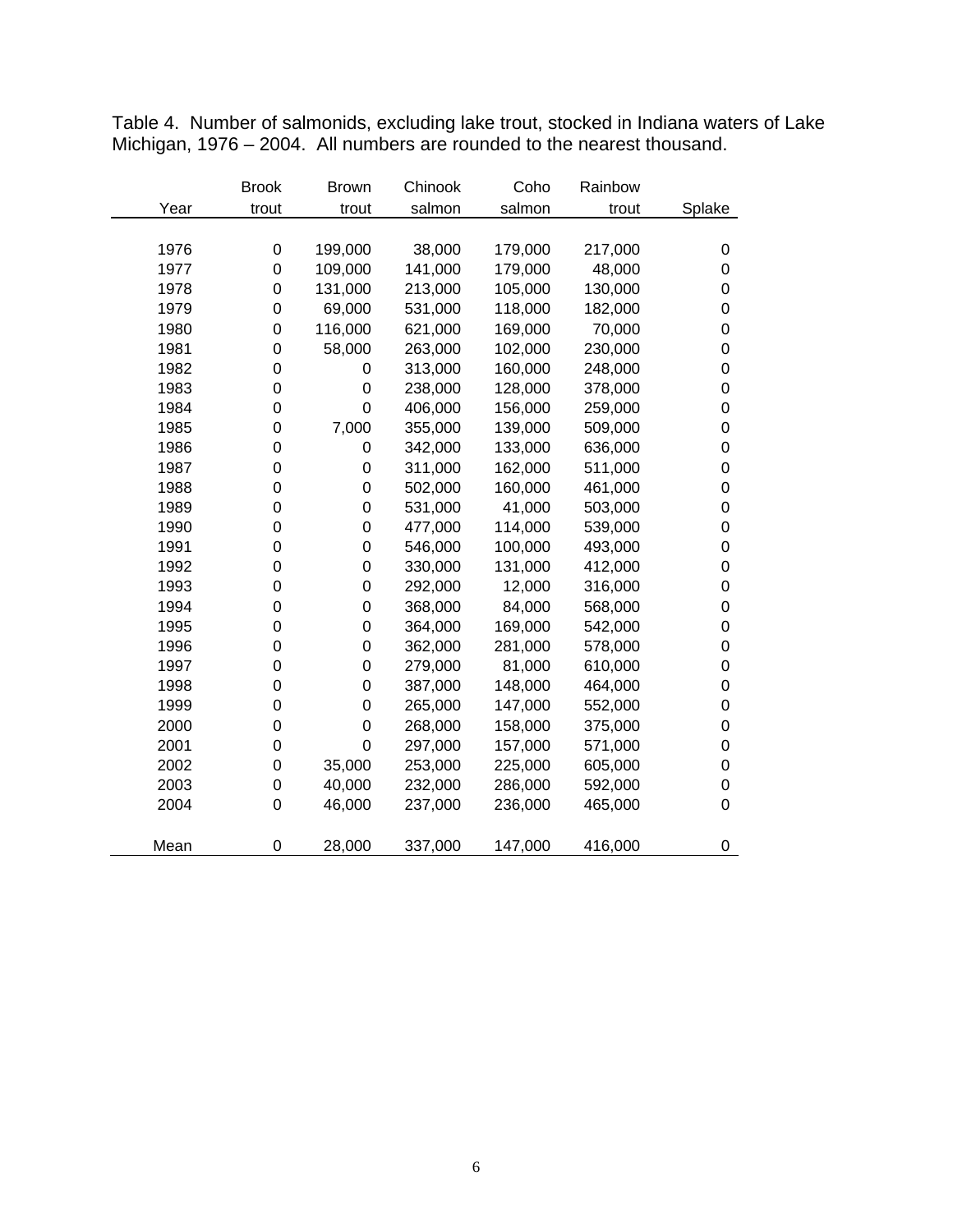|      | <b>Brook</b> | <b>Brown</b> | Chinook   | Coho      | Rainbow                   |                  |
|------|--------------|--------------|-----------|-----------|---------------------------|------------------|
| Year | trout        | trout        | salmon    | salmon    | trout                     | Splake           |
|      |              |              |           |           |                           |                  |
| 1976 | 61,000       | 1<br>538,000 | 1,845,000 | 2,220,000 | 601,000                   | $\pmb{0}$        |
| 1977 | 0            | 206,000      | 1,576,000 | 2,314,000 | 276,000                   | $\pmb{0}$        |
| 1978 | $\mathbf 0$  | 125,000      | 2,524,000 | 1,802,000 | 1,141,000                 | $\mathbf 0$      |
| 1979 | $\mathbf 0$  | 199,000      | 2,307,000 | 3,317,000 | 981,000                   | $\mathbf 0$      |
| 1980 | $\mathbf 0$  | 105,000      | 2,903,000 | 2,243,000 | 1,301,000                 | $\pmb{0}$        |
| 1981 | 8,000        | 32,000       | 2,205,000 | 1,707,000 | 558,000                   | $\pmb{0}$        |
| 1982 | 0            | 300,000      | 2,685,000 | 1,645,000 | 1,066,000                 | $\pmb{0}$        |
| 1983 | $\mathbf 0$  | 574,000      | 2,976,000 | 1,880,000 | 723,000                   | $\mathbf 0$      |
| 1984 | 8,000        | 530,000      | 3,874,000 | 1,969,000 | 1,307,000                 | $\pmb{0}$        |
| 1985 | $\mathbf 0$  | 506,000      | 2,665,000 | 1,693,000 | 737,000                   | $\boldsymbol{0}$ |
| 1986 | 9,000        | 492,000      | 2,758,000 | 1,579,000 | 633,000                   | $\mathbf 0$      |
| 1987 | 23,000       | 416,000      | 2,687,000 | 1,331,000 | 668,000                   | 18,000           |
| 1988 | 0            | 400,000      | 3,048,000 | 1,733,000 | $\overline{2}$<br>545,000 | 75,000           |
| 1989 | $\mathbf 0$  | 426,000      | 3,965,000 | 1,682,000 | 736,000                   | 88,000           |
| 1990 | 85,000       | 543,000      | 3,793,000 | 1,465,000 | 601,000                   | 50,000           |
| 1991 | 0            | 288,000      | 3,461,000 | 1,655,000 | 761,000                   | 249,000          |
| 1992 | $\mathbf 0$  | 286,000      | 3,589,000 | 1,735,000 | 603,000                   | 55,000           |
| 1993 | $\mathbf 0$  | 320,000      | 3,273,000 | 1,579,000 | 503,000                   | 101,000          |
| 1994 | 0            | 811,000      | 3,635,000 | 627,000   | 780,000                   | 95,000           |
| 1995 | $\mathbf 0$  | 453,000      | 3,920,000 | 1,202,000 | 684,000                   | 151,000          |
| 1996 | 0            | 400,000      | 3,739,000 | 1,962,000 | 603,000                   | 131,000          |
| 1997 | $\mathbf 0$  | 434,000      | 3,188,000 | 1,722,000 | 592,000                   | 115,000          |
| 1998 | $\mathbf 0$  | 400,000      | 3,377,000 | 1,100,000 | 518,000                   | 75,000           |
| 1999 | $\mathbf 0$  | 365,000      | 2,446,000 | 1,796,000 | 522,000                   | 51,000           |
| 2000 | $\mathbf 0$  | 510,000      | 2,464,000 | 1,785,000 | 572,000                   | 79,000           |
| 2001 | $\mathbf 0$  | 419,000      | 2,414,000 | 1,795,000 | 548,000                   | 76,000           |
| 2002 | $\mathbf 0$  | 407,000      | 2,038,000 | 1,569,000 | 604,000                   | 97,000           |
| 2003 | $\mathbf 0$  | 428,000      | 2,531,000 | 2,106,000 | 537,000                   | 82,000           |
| 2004 | 1,000        | 463,000      | 2,260,000 | 666,000   | 574,000                   | 78,000           |
|      |              |              |           |           |                           |                  |
| Mean | 7,000        | 397,000      | 2,902,000 | 1,720,000 | 741,000                   | 57,000           |

Table 5. Number of salmonids, excluding lake trout, stocked in Michigan waters of Lake Michigan, 1976 – 2004. All numbers are rounded to the nearest thousand.

Footnotes: <sup>1</sup>An additional 128,000 brown trout were stocked as fry in 1976, <sup>2</sup>An additional 726,000 rainbow trout were stocked as fry in 1988, and  $3$  another 498,000 rainbow trout were stocked as fry in 1989.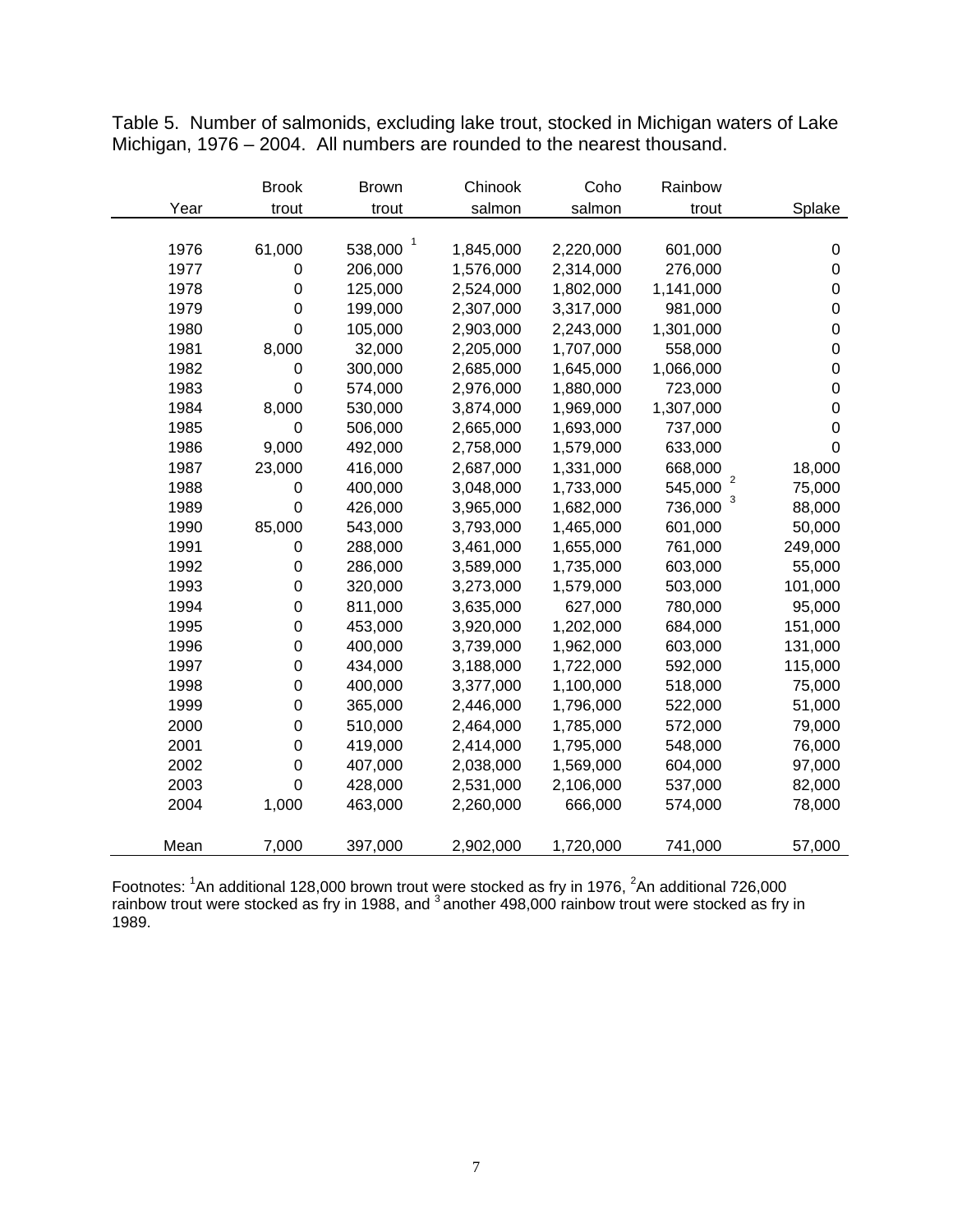| Fish<br>Age | <b>Rehabilitation</b><br>Zone/Site | Grid | <b>Number</b><br><b>Stocked</b> | Finclip/<br><b>Mark</b> | <b>Strain</b>      | Off/<br><b>Onshore</b> |
|-------------|------------------------------------|------|---------------------------------|-------------------------|--------------------|------------------------|
| Yearlings   | <b>Northern Refuge</b>             |      |                                 |                         |                    |                        |
|             | <b>Boulder Reef</b>                | 413  | 13,890                          | <b>LPRV</b>             | Lewis Lake         | off                    |
|             |                                    | 413  | 36,188                          | <b>ADCWT</b>            | Lewis Lake         | off                    |
|             |                                    | 413  | 27,188                          | LPRV                    | Apostle Islands    | off                    |
|             |                                    | 413  | 40,065                          | <b>ADCWT</b>            | Apostle Islands    | off                    |
|             |                                    | 413  | 40,400                          | <b>ADCWT</b>            | <b>Isle Royale</b> | off                    |
|             | <b>Richard's Reef</b>              | 414  | 96,155                          | <b>LPRV</b>             | Lewis Lake         | off                    |
|             | <b>Gull Island Shoal</b>           | 414  | 13,900                          | <b>LPRV</b>             | Lewis Lake         | off                    |
|             |                                    | 414  | 39,930                          | <b>ADCWT</b>            | Lewis Lake         | off                    |
|             |                                    | 414  | 24,340                          | LPRV                    | Apostle Islands    | off                    |
|             |                                    | 414  | 36,860                          | <b>ADCWT</b>            | Apostle Islands    | off                    |
|             |                                    | 414  | 40,400                          | <b>ADCWT</b>            | <b>Isle Royale</b> | off                    |
|             | High Island                        | 314  | 23,518                          | <b>LPRV</b>             | Lewis Lake         | off                    |
|             |                                    | 314  | 37,728                          | <b>ADCWT</b>            | Lewis Lake         | off                    |
|             |                                    | 314  | 4,385                           | <b>LPRV</b>             | Apostle Islands    | off                    |
|             |                                    | 314  | 36,433                          | <b>ADCWT</b>            | Apostle Islands    | off                    |
|             |                                    | 314  | 12,574                          | <b>LPRV</b>             | <b>Isle Royale</b> | off                    |
|             |                                    | 314  | 35,927                          | <b>ADCWT</b>            | <b>Isle Royale</b> | off                    |
|             | Subtotal                           |      | 559,881                         |                         |                    |                        |
|             | <b>Midlake Refuge</b>              |      |                                 |                         |                    |                        |
|             | <b>East Reef</b>                   | 1904 | 50,440                          | <b>ADCWT</b>            | Green Lake         | off                    |
|             |                                    | 1904 | 50,400                          | <b>ADCWT</b>            | Seneca Lake        | off                    |
|             | <b>Northeast Reef</b>              | 1803 | 50,535                          | <b>ADCWT</b>            | Green Lake         | off                    |
|             |                                    | 1803 | 54,500                          | <b>ADCWT</b>            | Seneca Lake        | off                    |
|             | Sheboygan Reef                     | 1706 | 50,440                          | <b>ADCWT</b>            | Green Lake         | off                    |
|             |                                    | 1706 | 50,535                          | <b>ADCWT</b>            | Seneca Lake        | off                    |
|             | Subtotal                           |      | 306,850                         |                         |                    |                        |

Table 6. Lake Michigan lake trout stocking in 2004 by rehabilitation zone; sites are listed in order of stocking priority.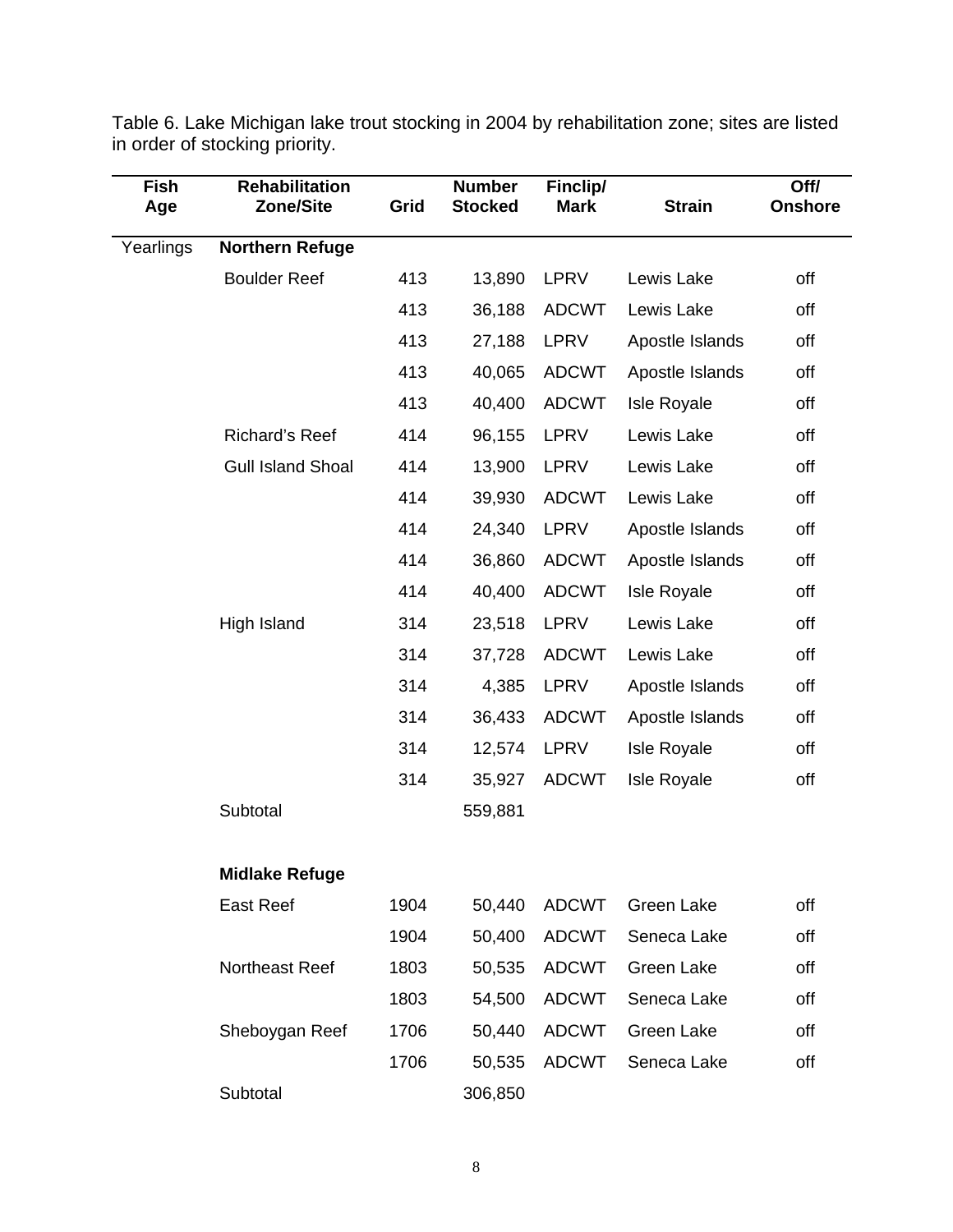| <b>Fish</b><br>Age | <b>Rehabilitation</b><br><b>Zone/Site</b>         | Grid | <b>Number</b><br><b>Stocked</b> | Finclip/<br><b>Mark</b> | <b>Strain</b>          | Off/<br><b>Onshore</b> |
|--------------------|---------------------------------------------------|------|---------------------------------|-------------------------|------------------------|------------------------|
| Yearlings          | <b>Primary Zone</b>                               |      |                                 |                         |                        |                        |
|                    | <b>Clay Banks</b>                                 | 905  | 50,900                          | LPRV                    | Apostle Islands        | off                    |
|                    |                                                   | 905  | 90,000                          | <b>LPRV</b>             | Seneca Lake            | off                    |
|                    | Julien's Reef                                     | 2403 | 60,300                          | <b>ADCWT</b>            | <b>Green Lake</b>      | off                    |
|                    | Little Traverse Bay                               | 519  | 59,074                          | <b>LPRV</b>             | Lewis Lake             | off                    |
|                    | Maritime Academy                                  | 916  | 164327                          | LPRV                    | Lewis Lake             | on                     |
|                    |                                                   | 916  | 7,096                           | LPRV                    | Apostle Islands        | on                     |
|                    | Lee's Reef                                        | 815  | 69,974                          | <b>LPRV</b>             | Lewis Lake             | off                    |
|                    | <b>Good Harbor Reef</b>                           | 814  | 100,200                         | LPRV                    | Lewis Lake             | off                    |
|                    | <b>Point Betsie</b>                               | 911  | 96,542                          | <b>LPRV</b>             | Green Lake             | off                    |
|                    | <b>Trout Island Shoal</b>                         | 314  | 57,720                          | <b>LPRV</b>             | Lewis Lake             | off                    |
|                    | <b>Sturgeon Bay Coast</b><br><b>Guard Station</b> | 905  | 44,500                          | <b>LPRV</b>             | <b>Green Lake</b>      | on                     |
|                    |                                                   | 905  | 4,050                           | <b>LPRV</b>             | Apostle Islands        | on                     |
|                    |                                                   | 905  | 3,570                           | <b>LPRV</b>             | Seneca Lake            | on                     |
|                    | Subtotal                                          |      | 808,253                         |                         |                        |                        |
| Yearlings          | <b>Secondary Zone</b>                             |      |                                 |                         |                        |                        |
|                    | S. Milwaukee Reef                                 | 2102 | 62,900                          | LPRV                    | Apostle Islands        | on                     |
|                    | Lakeside Reef                                     | 2608 | 12,611                          | <b>LPRV</b>             | Lewis Lake             | off                    |
|                    |                                                   | 2608 | 18,086                          | LPRV                    | Apostle Islands        | off                    |
|                    |                                                   | 2608 | 5,886                           | LPRV                    | Seneca Lake            | off                    |
|                    | Stony Lake Reef                                   | 1609 | 50,092                          | LPRV                    | Lewis Lake             | off                    |
|                    |                                                   | 1609 | 9,908                           | LPRV                    | Apostle Islands        | off                    |
|                    | Saugatuck Reef                                    | 2211 | 60,000                          | LPRV                    | Lewis Lake             | off                    |
|                    | Manitowoc                                         | 1303 | 38,920                          | LPRV                    | Apostle Islands        | on                     |
|                    |                                                   | 1303 | 16,530                          | LPRV                    | Seneca Lake            | on                     |
|                    |                                                   | 1303 | 2,030                           | LPRV                    | <b>Traverse Island</b> | on                     |
|                    | Portage Lake Reef                                 | 1111 | 60,073                          | LPRV                    | Lewis Lake             | off                    |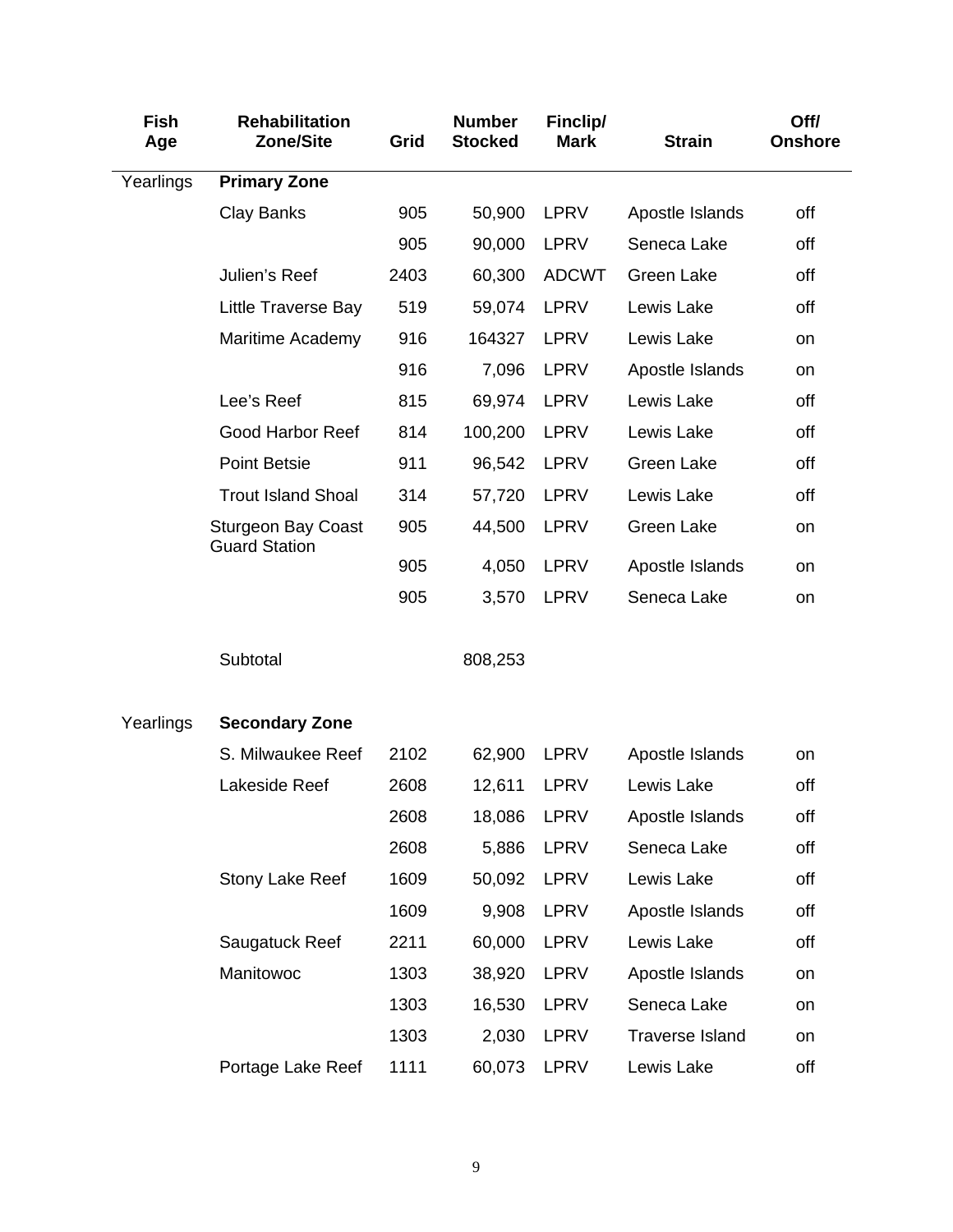| <b>Fish</b><br>Age | <b>Rehabilitation</b><br><b>Zone/Site</b> | Grid | <b>Number</b><br><b>Stocked</b> | Finclip/<br><b>Mark</b> | <b>Strain</b>   | Off/<br><b>Onshore</b> |
|--------------------|-------------------------------------------|------|---------------------------------|-------------------------|-----------------|------------------------|
|                    | <b>Ludington Reef</b>                     | 1409 | 57,780                          | <b>LPRV</b>             | Lewis Lake      | off                    |
|                    |                                           | 1409 | 2,228                           | LPRV                    | Apostle Islands | off                    |
|                    | Lake MI Beach Reef                        | 2410 | 57,491                          | LPRV                    | Lewis Lake      | off                    |
|                    |                                           | 2410 | 7,231                           | <b>LPRV</b>             | Seneca Lake     | off                    |
|                    | Sheboygan                                 | 1502 | 60,400                          | LPRV                    | Seneca Lake     | on                     |
|                    | <b>Wind Point Shoal</b>                   | 2102 | 22,000                          | LPRV                    | Apostle Islands | on                     |
|                    |                                           | 2102 | 40,500                          | <b>LPRV</b>             | Seneca Lake     | on                     |
|                    | St. Joseph                                | 2509 | 31,767                          | <b>LPRV</b>             | Lewis Lake      | <b>on</b>              |
|                    |                                           | 2509 | 62,717                          | LPRV                    | Apostle Islands | on                     |
|                    | Subtotal                                  |      | 679,150                         |                         |                 |                        |
|                    | <b>Grand Total</b>                        |      | 2,354,134                       |                         |                 |                        |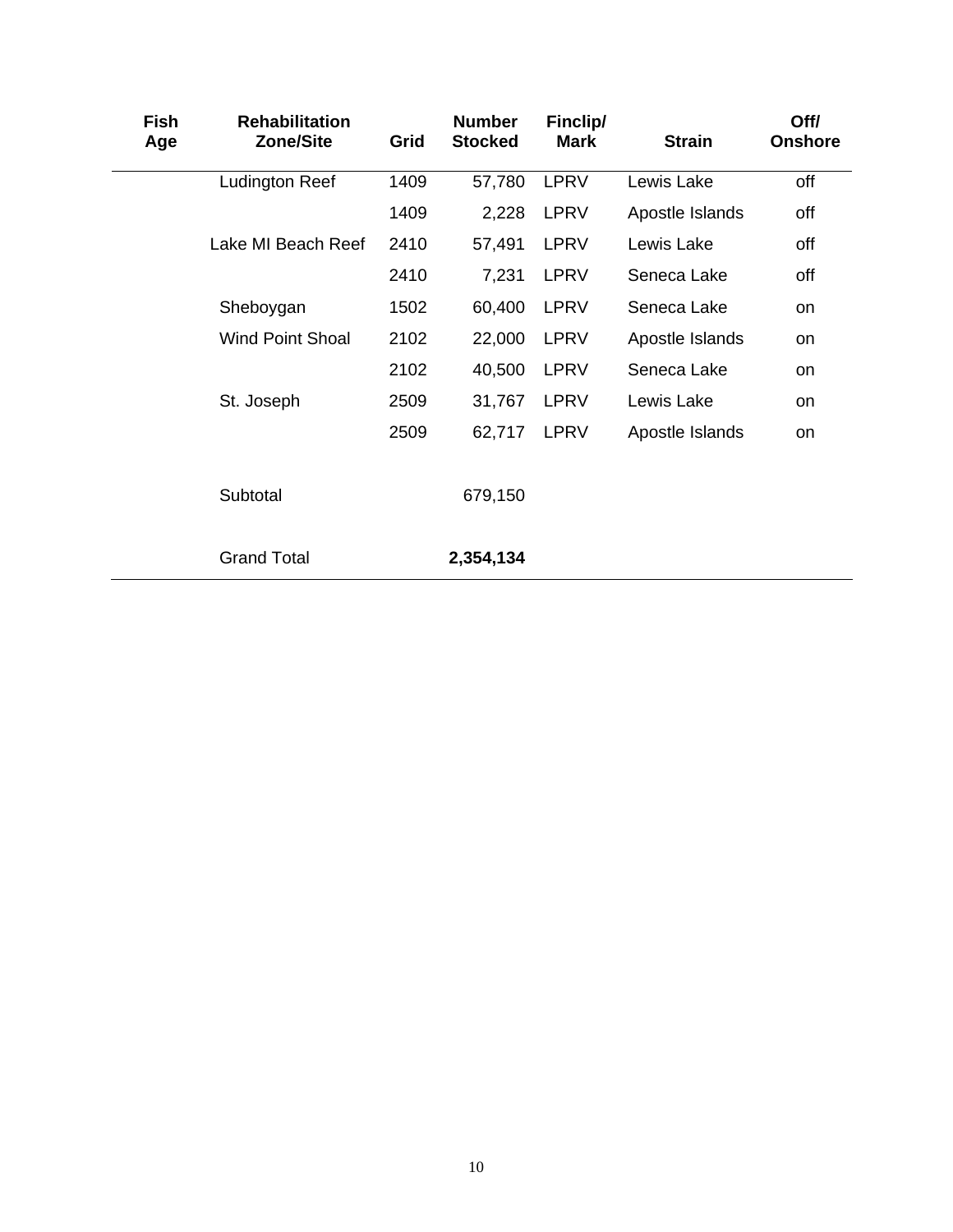Table 7. A summary of finclipped and otherwise marked fish stocked in Lake Michigan, 2004. Stage codes refer to age and size of fish at stocking  $(Y =$  yearling,  $F =$  fingerling,  $SF =$  spring fingerling, and FF = fall fingerling. Refer to the Great Lakes Fish Stocking Database for a complete listing of stage and finclip\mark codes (www.glfc.org/fishstocking/).

| Species/<br><b>Strain</b>         | State/<br><b>Tribe</b> | Stocking location            | Number<br>stocked | <b>Stage</b> | Fin clip or<br>mark |
|-----------------------------------|------------------------|------------------------------|-------------------|--------------|---------------------|
|                                   |                        |                              |                   |              |                     |
| <b>Brown trout</b><br>Seeforellen | WI                     | Kewaunee River               | 31,642            | Υ            | <b>ADRP</b>         |
|                                   | WI                     | Menomonee River              | 28,964            | Υ            | <b>ADRP</b>         |
|                                   | WI                     | Root River                   | 26,547            | Υ            | <b>ADRP</b>         |
|                                   |                        |                              |                   |              |                     |
| Chinook salmon                    | IL                     | Waukegon                     | 99,484            | F            | LP                  |
|                                   | MI                     | <b>Big Sable River</b>       | 149,760           | <b>SF</b>    | OX                  |
|                                   | MI                     | <b>Black River</b>           | 52,298            | <b>SF</b>    | OX                  |
|                                   | MI                     | Ford River                   | 38,344            | <b>SF</b>    | OX                  |
|                                   | MI                     | <b>Grand River</b>           | 337,700           | <b>SF</b>    | OX                  |
|                                   | MI                     | Kalamazoo River              | 54,515            | <b>SF</b>    | OX                  |
|                                   | MI                     | Kid's Creek                  | 238,983           | <b>SF</b>    | OX                  |
|                                   | MI                     | Little Bay DeNoc             | 17,000            | <b>SF</b>    | OX                  |
|                                   | MI                     | <b>Little Manistee River</b> | 293,063           | <b>SF</b>    | OX                  |
|                                   | MI                     | Little Manistee River        | 202,436           | <b>SF</b>    | ADCWT, OX           |
|                                   | MI                     | Macatawa River               | 54,512            | <b>SF</b>    | OX                  |
|                                   | MI                     | Manistee River               | 94,080            | <b>SF</b>    | OX                  |
|                                   | MI                     | Manistique River             | 54,616            | <b>SF</b>    | OX                  |
|                                   | MI                     | Medusa Creek                 | 93,056            | <b>SF</b>    | OX                  |
|                                   | MI                     | Medusa Creek                 | 197,793           | <b>SF</b>    | ADCWT, OX           |
|                                   | MI                     | Muskegon Lake Outlet         | 95,457            | <b>SF</b>    | OX                  |
|                                   | MI                     | Muskegon River               | 47,322            | <b>SF</b>    | OX                  |
|                                   | MI                     | Portage Lake                 | 49,018            | <b>SF</b>    | OX                  |
|                                   | MI                     | Saint Joseph River           | 152,875           | <b>SF</b>    | ADCWT, OX           |
|                                   | MI                     | Saint Joseph River           | 37,383            | <b>SF</b>    | OX                  |
|                                   | WI                     | <b>Strawberry Creek</b>      | 26,000            | <b>SF</b>    | ADLV                |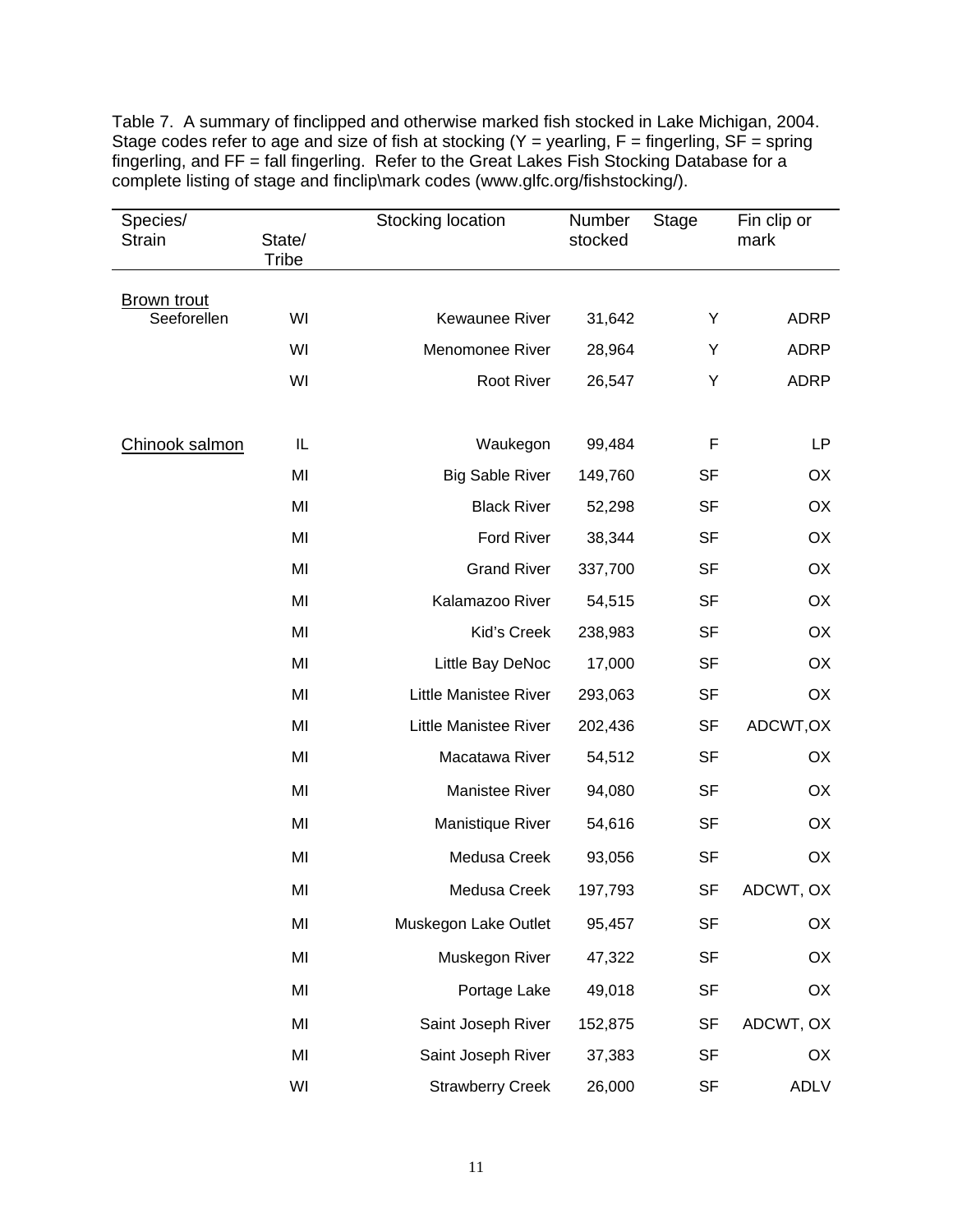| Coho Salmon           |    |                                 |        |   |             |
|-----------------------|----|---------------------------------|--------|---|-------------|
| Hinchinbrooke         | MI | <b>Platte River</b>             | 57,518 | Υ | LV          |
| Steelhead             |    |                                 |        |   |             |
| Arlee                 | IL | Chicago                         | 28,422 | F | LPRV        |
|                       | WI | Ahnapee River                   | 4,997  | Υ | LP          |
|                       | WI | Kenosha Harbor                  | 4,998  | Υ | LP          |
|                       | WI | Manitowac River                 | 4,996  | Υ | LP          |
|                       | WI | Milwaukee Harbor Outer          | 4,996  | Υ | LP          |
|                       | WI | Sheboygan Harber                | 5,008  | Υ | LP          |
|                       | WI | Sister Bay                      | 4,997  | Υ | LP          |
| <b>Chambers Creek</b> | WI | Kewaunee River                  | 40,824 | Υ | LM          |
|                       | WI | Root River                      | 31,039 | Υ | LM          |
| Ganaraska             | WI | Kewaunee River                  | 35,950 | Υ | <b>ADLV</b> |
|                       | WI | Root River                      | 27,881 | Υ | <b>ADLV</b> |
| Kamloops              | WI | Ahnapee River                   | 10,057 | Υ | <b>RV</b>   |
|                       | WI | Kenosha Harbor                  | 10,020 | Υ | <b>RV</b>   |
|                       | WI | Manitowac River                 | 10,025 | Υ | <b>RV</b>   |
|                       | WI | Milwaukee Harbor Outer          | 10,148 | Υ | <b>RV</b>   |
|                       | WI | Sheboygan River                 | 10,064 | Υ | <b>RV</b>   |
|                       | WI | Sister Bay                      | 10,083 | Υ | <b>RV</b>   |
| Lake Michigan         | MI | <b>Bear River</b>               | 8,000  | Υ | <b>RP</b>   |
|                       | MI | <b>Betsie River</b>             | 33,683 | Y | <b>RP</b>   |
|                       | MI | Big S. Br. Pere Marquette River | 10,700 | Υ | <b>RP</b>   |
|                       | MI | <b>Black River</b>              | 8,900  | Υ | <b>RP</b>   |
|                       | MI | Boardman River                  | 17,310 | Υ | <b>RP</b>   |
|                       | MI | <b>Boyne River</b>              | 9,300  | Υ | <b>RP</b>   |
|                       | MI | <b>Brevoort River</b>           | 9,300  | Υ | <b>RP</b>   |
|                       | MI | Carp Lake River                 | 5,500  | Υ | <b>RP</b>   |
|                       | MI | Cedar River                     | 18,600 | Υ | <b>RP</b>   |
|                       | MI | <b>Crockery Creek</b>           | 5,400  | Υ | <b>RP</b>   |
|                       | MI | East Br. Whitefish River        | 14,000 | Υ | <b>RP</b>   |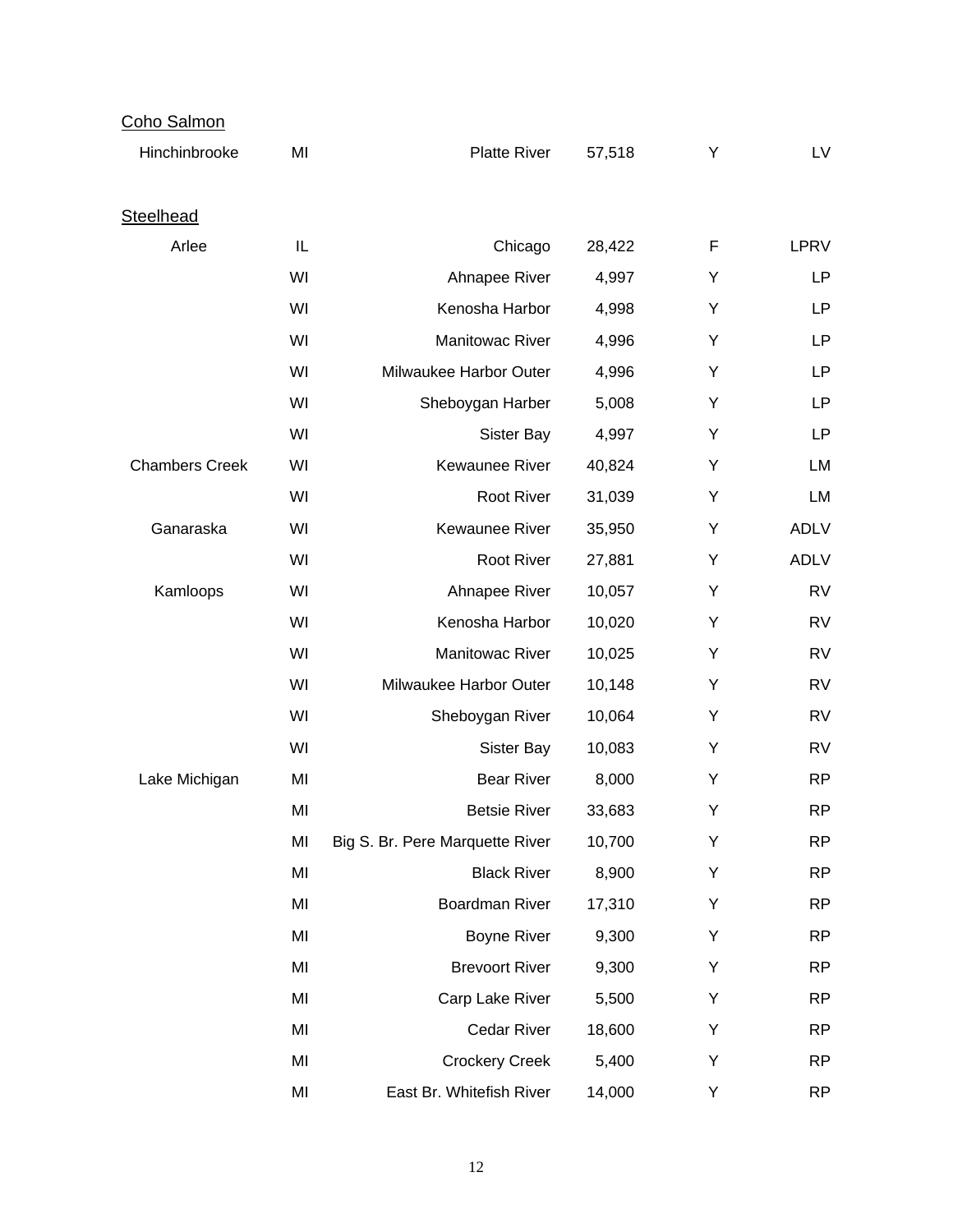|                   | MI | <b>Elk River</b>          | 11,200 | Υ           | <b>RP</b>   |
|-------------------|----|---------------------------|--------|-------------|-------------|
|                   | MI | <b>Fish Creek</b>         | 5,421  | Υ           | <b>RP</b>   |
|                   | MI | <b>Flat River</b>         | 5,400  | Υ           | <b>RP</b>   |
|                   | MI | <b>Galien River</b>       | 13,400 | Υ           | <b>RP</b>   |
|                   | MI | <b>Grand River</b>        | 32,256 | Υ           | <b>RP</b>   |
|                   | MI | Jordan River              | 9,300  | Υ           | <b>RP</b>   |
|                   | MI | Kalamazoo River           | 14,819 | Υ           | <b>RP</b>   |
|                   | MI | Manistee River            | 51,001 | Υ           | <b>RP</b>   |
|                   | MI | Manistique River          | 8,000  | Υ           | <b>RP</b>   |
|                   | MI | Menominee River           | 10,000 | Υ           | <b>RP</b>   |
|                   | MI | Muskegon River            | 55,004 | Υ           | <b>RP</b>   |
|                   | MI | North Br. Pentwater River | 3,502  | Υ           | <b>RP</b>   |
|                   | MI | Paw Paw River             | 8,900  | Υ           | <b>RP</b>   |
|                   | MI | Pentwater River           | 3,502  | Υ           | <b>RP</b>   |
|                   | MI | <b>Prairie Creek</b>      | 5,424  | Υ           | <b>RP</b>   |
|                   | MI | <b>Rabbit River</b>       | 9,069  | Υ           | <b>RP</b>   |
|                   | MI | Rogue River               | 31,069 | Υ           | <b>RP</b>   |
|                   | MI | Saint Joseph River        | 73,044 | Υ           | <b>RP</b>   |
|                   | MI | South Branch White River  | 22,300 | Υ           | <b>RP</b>   |
|                   | MI | Sturgeon River            | 22,400 | Υ           | <b>RP</b>   |
|                   | IN | St. Joseph River          | 40,000 | Υ           | <b>RP</b>   |
| Skamania          | IL | Chicago                   | 28,000 | F           | ADLP        |
|                   | IL | Waukegon                  | 36,300 | $\mathsf F$ | <b>ADLP</b> |
|                   | MI | Manistee River            | 37,415 | Υ           | <b>RP</b>   |
|                   | WI | <b>Kewaunee River</b>     | 33,590 | Υ           | <b>RM</b>   |
|                   | WI | Root River                | 35,145 | Υ           | <b>RM</b>   |
| Lake Sturgeon     |    |                           |        |             |             |
| <b>Wolf River</b> | WI | Milwaukee River           | 1,508  | FF          | <b>RV</b>   |
|                   | WI | Milwaukee River           | 200    | Υ           | RV, PIT Tag |
|                   | WI | Milwaukee River           | 492    | FF          | RV, PIT Tag |
|                   |    |                           |        |             |             |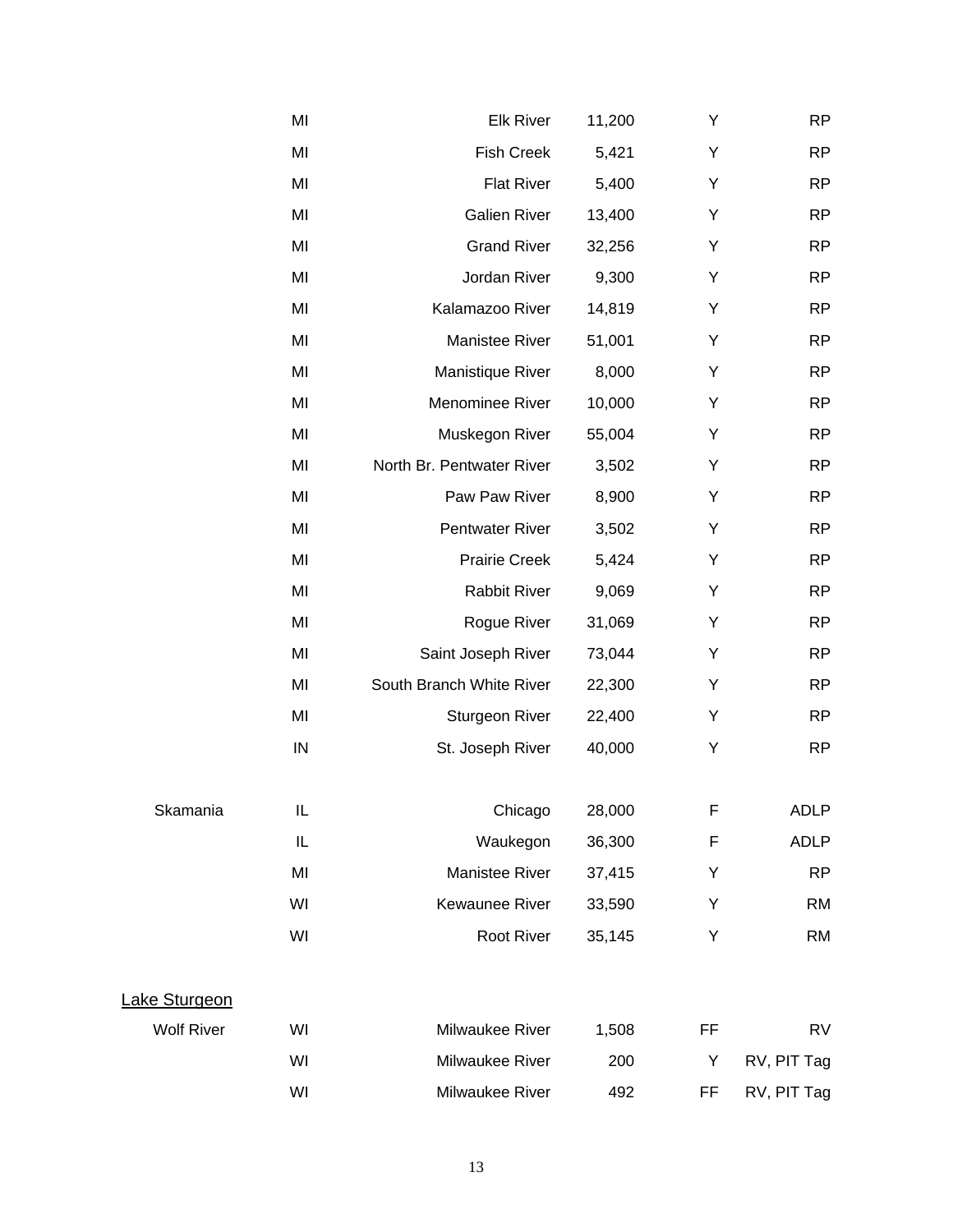| <b>Muskellunge</b>            |             |                     |         |           |              |
|-------------------------------|-------------|---------------------|---------|-----------|--------------|
| <b>Great Lakes</b><br>Spotted | WI          | Fox River           | 10,613  | FF.       | LV           |
|                               | WI          | Fox River           | 61      | Y         | RV, Floy tag |
|                               | WI          | Little Sister Bay   | 1,509   | <b>FF</b> | LM           |
|                               | WI          | Little Sturgeon Bay | 25      | Y         | RV, Floy tag |
|                               | WI          | Menomonee River     | 2,353   | <b>FF</b> | LM           |
|                               | WI          | Menomonee River     | 25      | Y         | RV, Floy tag |
|                               | WI          | Peshtigo River      | 2,353   | FF.       | LM           |
|                               | WI          | Peshtigo River      | 25      | Y         | RV, Floy tag |
|                               | WI          | Sturgeon Bay        | 3,136   | <b>FF</b> | LM           |
|                               | WI          | Sturgeon Bay        | 25      | Y         | RV, Floy tag |
|                               |             |                     |         |           |              |
| <b>Walleye</b>                |             |                     |         |           |              |
| <b>BD</b>                     | MI          | <b>Cedar River</b>  | 105,542 | <b>SF</b> | <b>OX</b>    |
|                               | MI          | <b>Ford River</b>   | 145,284 | <b>SF</b> | OX           |
|                               | MI          | Green Bay           | 22,931  | <b>SF</b> | OX           |
|                               | MI          | Little Bay DeNoc    | 540,386 | <b>SF</b> | OX           |
|                               |             |                     |         |           |              |
| St. Mary's River              | <b>CORA</b> | Northpoint Bay      | 60,000  | <b>SF</b> | OX           |
|                               |             |                     |         |           |              |
| L. Bay DeNoc                  | <b>CORA</b> | Sutton's Bay        | 20,000  | <b>SF</b> | OX           |
|                               |             |                     |         |           |              |
| Lake Michigan                 | WI          | Milwaukee River     | 1,924   | FF        | <b>RP</b>    |